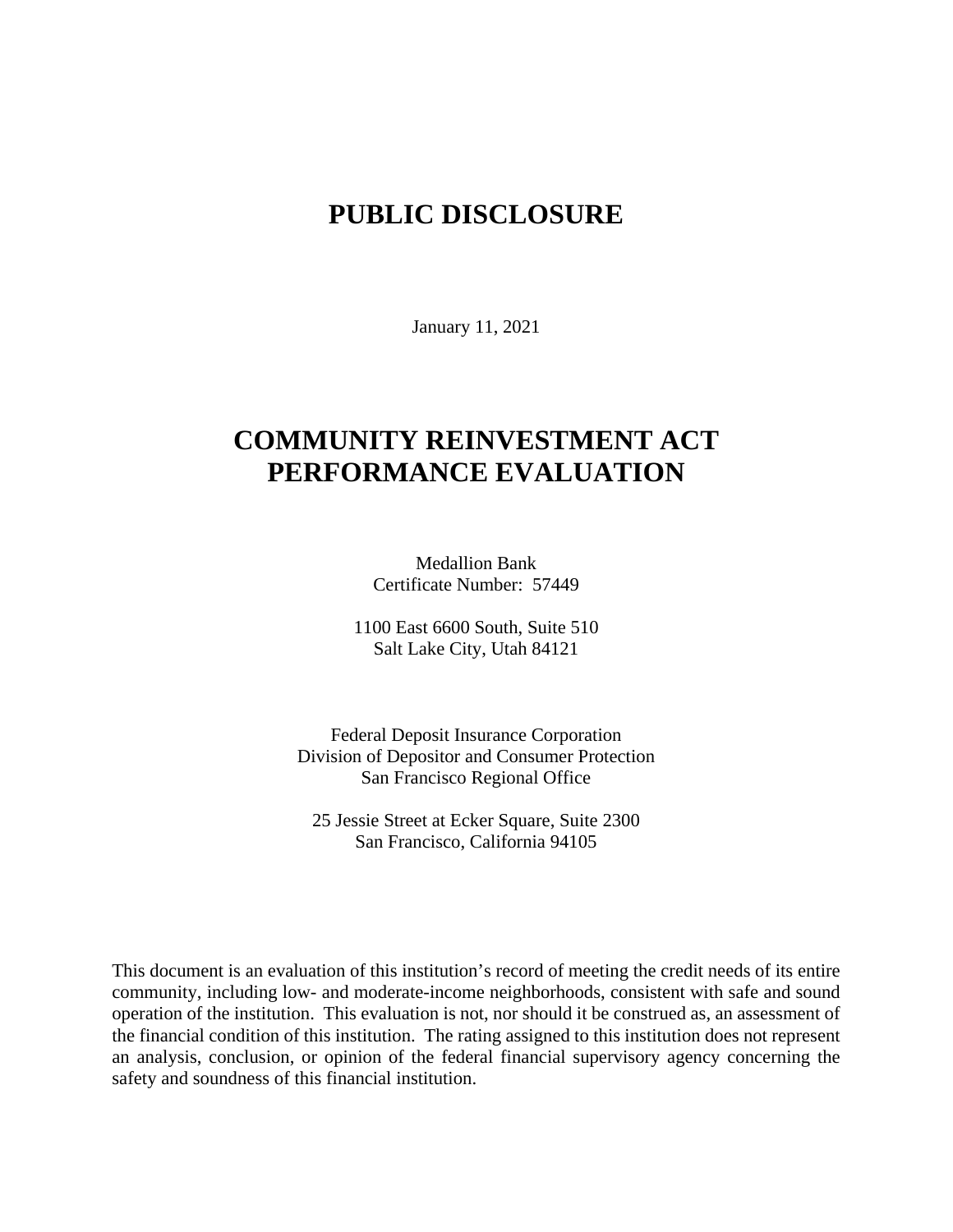# **TABLE OF CONTENTS**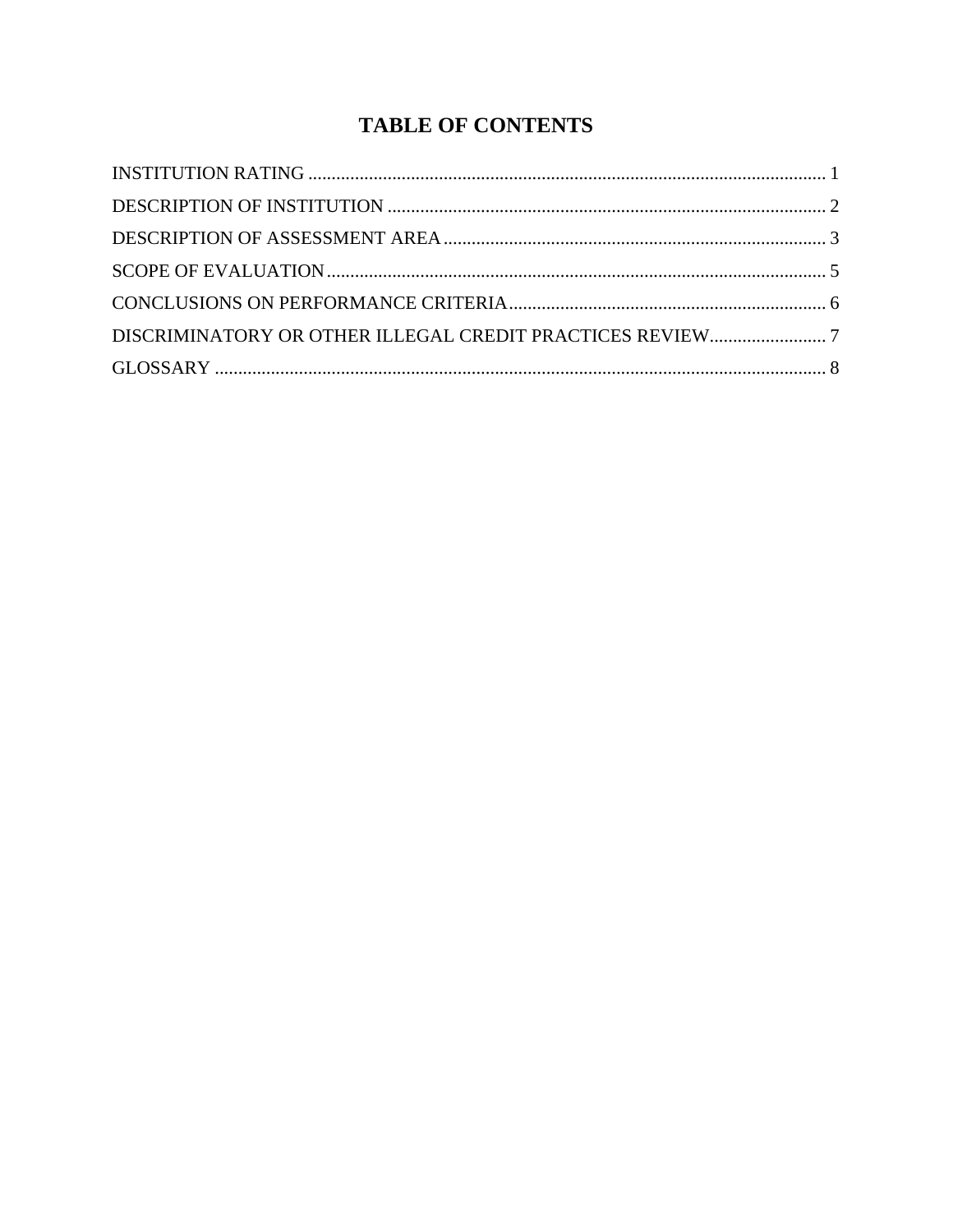## **INSTITUTION RATING**

### <span id="page-2-0"></span>**INSTITUTION'S CRA RATING:** This institution is rated **Outstanding.**

An institution in this group has an outstanding record of helping to meet the credit needs of its assessment area (AA), including low- and moderate-income (LMI) neighborhoods, in a manner consistent with its resources and capabilities.

Medallion Bank (MB) operated under an FDIC-approved Community Reinvestment Act (CRA) Strategic Plan (Plan) during the evaluation period. The evaluation covers Plan years 2018 and 2019, from April 1, 2018 to March 31, 2020. MB has not received any complaints related to its CRA performance.

- New community development (CD) lending and qualified investments met the bank's established goals for outstanding performance in Plan years 2018 and 2019.
- Combined new CD lending and new and prior period qualified investments met the bank's established goals for outstanding performance in Plan years 2018 and 2019.
- CD service hours met the bank's established goals for outstanding performance in Plan years 2018 and 2019.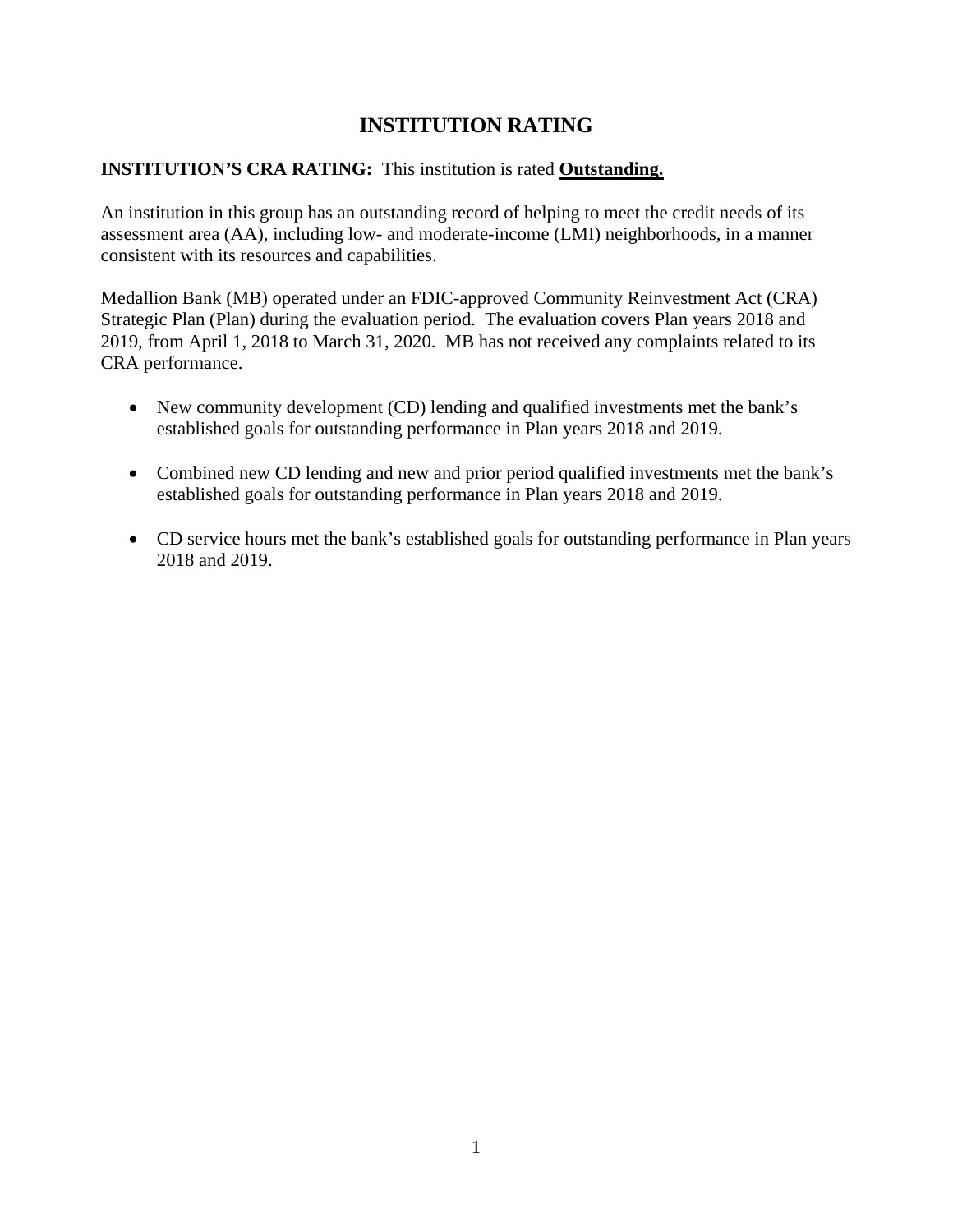## **DESCRIPTION OF INSTITUTION**

<span id="page-3-0"></span>MB is an industrial bank located in Salt Lake City, Utah. MB is chartered by the State of Utah and operates a single office located at 1100 East 6600 South, Suite 510, Salt Lake City, Utah, and a loan production office located in Bothell, Washington. MB is wholly-owned by Medallion Financial Corporation (MFC), a publicly-held financial company located in New York City, New York. MB is the only subsidiary of MFC. MB received an outstanding rating at its previous FDIC CRA Performance Evaluation dated April 2, 2018, and was based on Interagency Strategic Plan Examination Procedures.

MB does not directly market loans to consumers. Instead, loan products originated through MB are offered through dealers and independent contractors nationwide. The bank specializes in offering loans for the purchase of recreation products and home improvement projects. Since the previous examination, the bank also began originating unsecured, consumer loans through a third-party lending relationship. All of MB's deposits are obtained through brokers and internet listing services. No merger activity occurred, and no branches were opened or closed during the review period. MB does not have any traditional banking services, including branches, tellers, or automated teller machines.

As of the September 30, 2020 Consolidated Reports of Condition and Income (Call Report), assets totaled \$1.3 billion, deposits totaled \$1.1 billion, and loans and leases net of unearned income totaled \$1.2 billion. Of the bank's total loans, consumer loans represent 93.3 percent or \$1.1 billion and commercial loans represent 6.8 percent or \$81.3 million.

The following table illustrates MB's loan portfolio distribution as of September 30, 2020, Reports of Condition and Income (Call Report).

| Loan Portfolio Distribution as of 9/30/2020                                |              |       |  |  |  |
|----------------------------------------------------------------------------|--------------|-------|--|--|--|
| Loan Category                                                              | $$^{(000s)}$ | $\%$  |  |  |  |
| Construction, Land Development, and Other Land Loans                       | 0            | 0.0   |  |  |  |
| Secured by Farmland                                                        | $\Omega$     | 0.0   |  |  |  |
| Secured by 1-4 Family Residential Properties                               | $\Omega$     | 0.0   |  |  |  |
| Secured by Multifamily (5 or more) Residential Properties                  | $\Omega$     | 0.0   |  |  |  |
| Secured by Nonfarm Nonresidential Properties                               | 1,824        | 0.2   |  |  |  |
| <b>Total Real Estate Loans</b>                                             | 1,824        | 0.2   |  |  |  |
| Commercial and Industrial Loans                                            | 79,456       | 6.6   |  |  |  |
| Agricultural Production and Other Loans to Farmers                         | $\Omega$     | 0.0   |  |  |  |
| <b>Consumer Loans</b>                                                      | 1,125,501    | 93.2  |  |  |  |
| Obligations of State and Political Subdivisions in the U.S.                | $\Omega$     | 0.0   |  |  |  |
| Other Loans                                                                | $\Omega$     | 0.0   |  |  |  |
| Lease Financing Receivable (net of unearned income)                        | $\Omega$     | 0.0   |  |  |  |
| Less: Unearned Income                                                      | $\Omega$     | 0.0   |  |  |  |
| <b>Total Loans</b>                                                         | 1,206,781    | 100.0 |  |  |  |
| Source: Call Reports. Due to rounding, totals may not equal 100.0 percent. |              |       |  |  |  |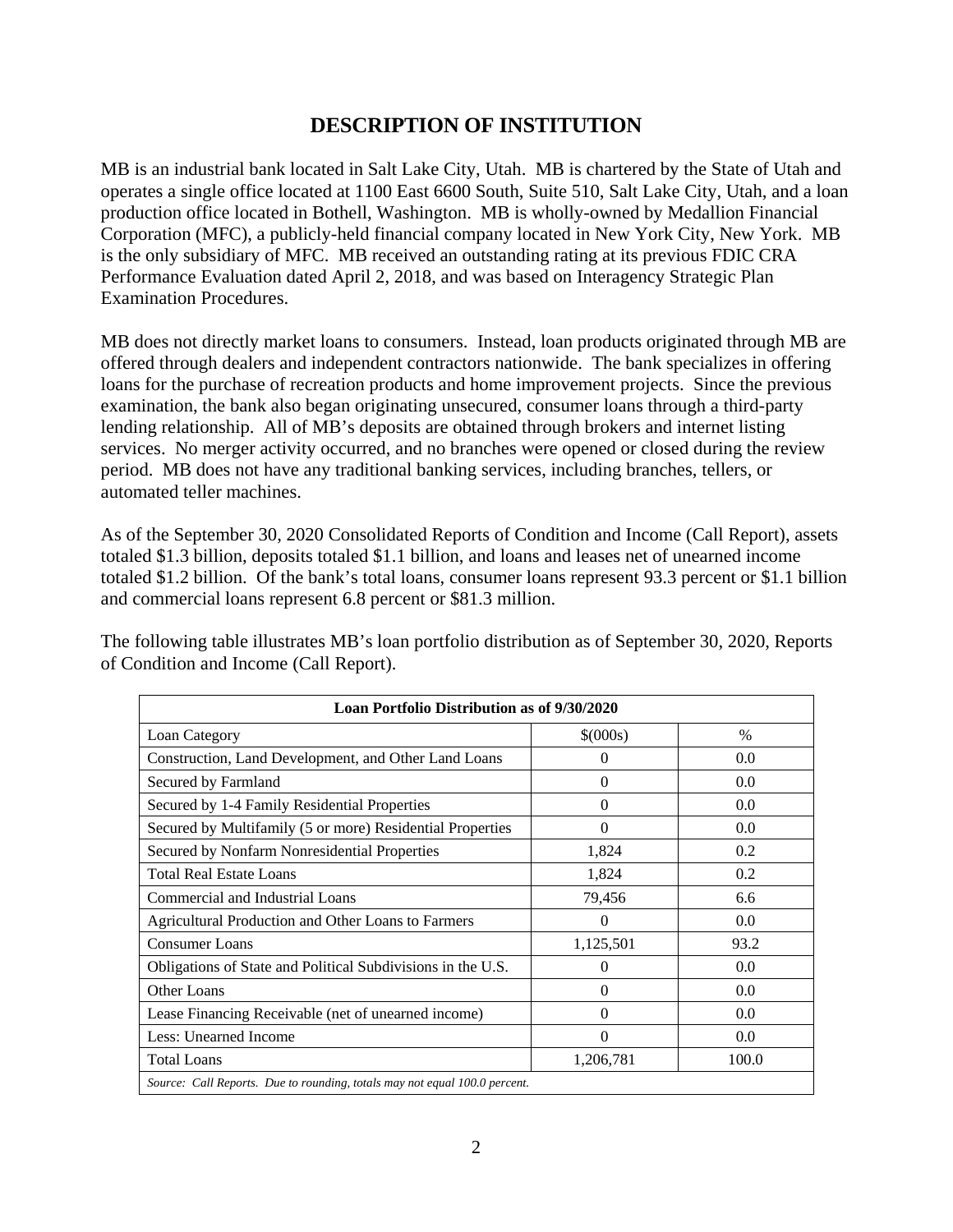## **DESCRIPTION OF ASSESSMENT AREA**

<span id="page-4-0"></span>MB has defined its AA as the entirety of Salt Lake County, which is part of the Salt Lake City Metropolitan Statistical Area (MSA) #41620. The AA remains unchanged since the previous evaluation. The bank's AA meets the technical requirements of the CRA regulation and does not reflect any illegal discrimination or arbitrary exclusion of LMI areas.

To establish the bank's performance context, examiners relied on the bank's records, financial information, demographic data from the 2015 American Community Survey (ACS), D&B Data, and other public sources, as well as information obtained from a community contact.

#### **Economic and Demographic Data**

The AA consists of 212 census tracts: 7 low-, 51 moderate-, 86 middle-, 65 upper-income, and 3 census tracts where income information was not available. There are no distressed or underserved non-metropolitan middle-income census tracts within the AA. The following table shows select demographic, housing, and business information of the AA.

| Demographic Information of the Assessment Area              |           |                 |                              |                           |                          |                   |
|-------------------------------------------------------------|-----------|-----------------|------------------------------|---------------------------|--------------------------|-------------------|
| <b>Demographic Characteristics</b>                          | #         | Low<br>$%$ of # | <b>Moderate</b><br>$%$ of #  | <b>Middle</b><br>$%$ of # | <b>Upper</b><br>$%$ of # | $NA*$<br>$%$ of # |
| Geographies (Census Tracts)                                 | 212       | 3.3             | 24.1                         | 40.6                      | 30.7                     | 1.3               |
| Population by Geography                                     | 1,078,958 | 3.2             | 22.8                         | 43.1                      | 30.0                     | 0.9               |
| Housing Units by Geography                                  | 372,990   | 3.1             | 24.3                         | 42.6                      | 29.2                     | 0.7               |
| Owner-Occupied Units by<br>Geography                        | 233,092   | 1.5             | 17.5                         | 44.9                      | 35.6                     | 0.5               |
| Occupied Rental Units by<br>Geography                       | 118,800   | 6.4             | 36.9                         | 39.4                      | 16.1                     | 1.2               |
| Vacant Units by Geography                                   | 21,098    | 2.3             | 28.9                         | 35.3                      | 33.3                     | 0.2               |
| <b>Businesses by Geography</b>                              | 109,968   | 2.9             | 21.2                         | 39.3                      | 35.8                     | 0.9               |
| Farms by Geography                                          | 1,703     | 2.2             | 19.8                         | 40.2                      | 37.3                     | 0.4               |
| Family Distribution by Income<br>Level                      | 247,693   | 19.9            | 17.6                         | 22.0                      | 40.5                     | 0.0               |
| Household Distribution by Income<br>Level                   | 351,892   | 22.3            | 16.6                         | 20.4                      | 40.6                     | 0.0               |
| Median Family Income MSA -<br>#41620 Salt Lake City, UT MSA |           | \$71,849        | Median Housing Value         |                           |                          | \$247,942         |
|                                                             |           |                 | <b>Median Gross Rent</b>     |                           |                          | \$966             |
|                                                             |           |                 | Families Below Poverty Level |                           |                          | 9.2%              |

The following table shows unemployment trends in the AA in comparison with the state and national unemployment levels. As shown in the table, the unemployment rates increased during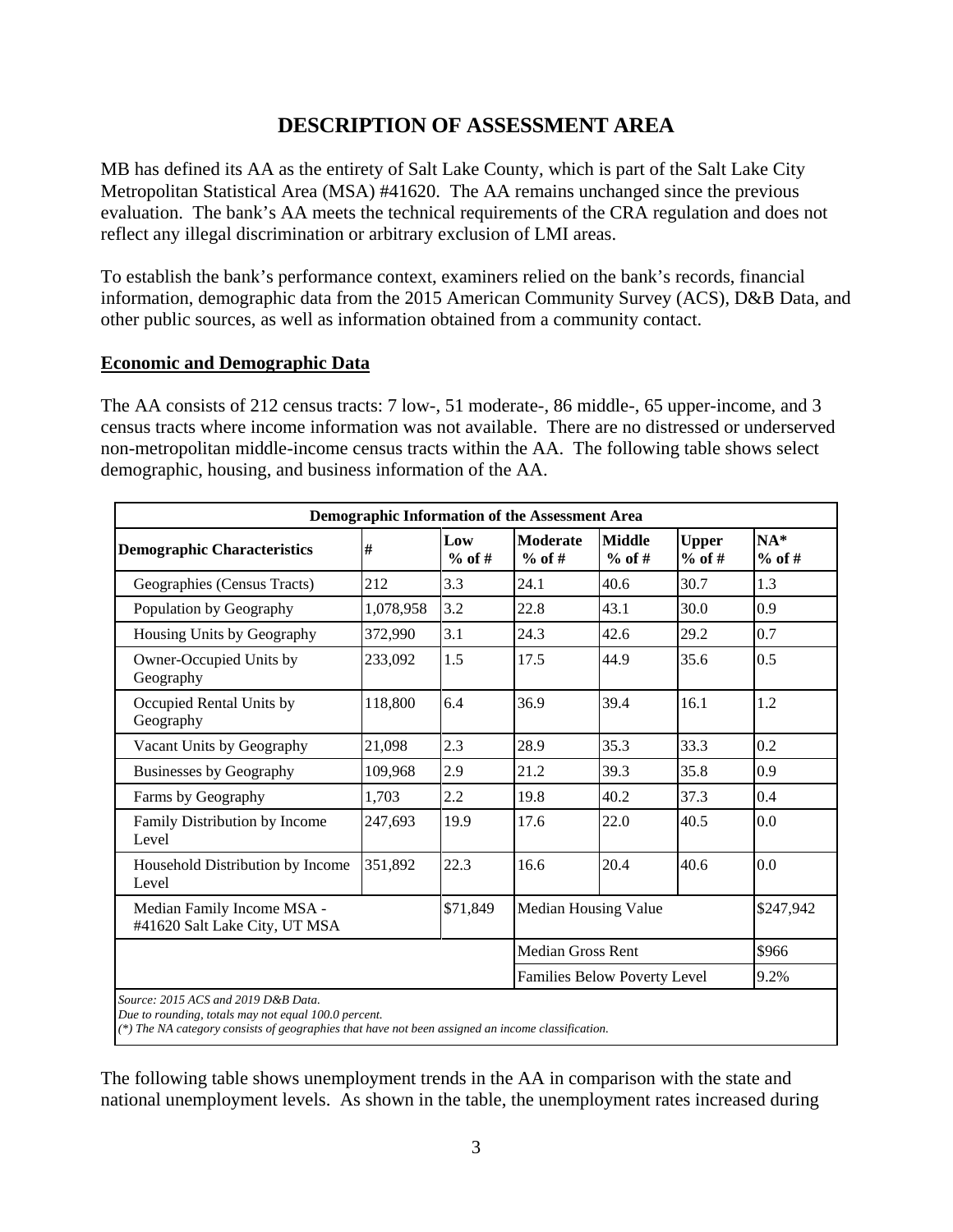2020 as a result of the global pandemic, referred to as COVID-19. Salt Lake County has seen a significant increase in unemployment due to COVID-19, but at a lesser rate in comparison to the national level.

| <b>Unemployment Rates</b>          |                                            |               |                     |                   |  |
|------------------------------------|--------------------------------------------|---------------|---------------------|-------------------|--|
|                                    | <b>January 2018</b><br><b>January 2019</b> |               | <b>January 2020</b> | <b>April 2020</b> |  |
| Area                               | $\frac{0}{0}$                              | $\frac{0}{0}$ | $\frac{6}{9}$       | $\frac{0}{0}$     |  |
| <b>Salt Lake County</b>            | 3.1                                        | 2.8           | 2.6                 | 11.2              |  |
| State of Utah                      | 3.3                                        | 3.1           | 2.8                 | 10.4              |  |
| National Average                   | 4.5                                        | 4.4           | 4.0                 | 14.4              |  |
| Source: Bureau of Labor Statistics |                                            |               |                     |                   |  |

According to the July 2020 Moody's Analytics, the Salt Lake City MSA had a strong economy, robust job growth and low unemployment during a majority of the evaluation period. However, Salt Lake County was significantly impacted by COVID-19 and was exposed to a sudden drop in economic activity. Retail, leisure, and hospitality jobs were impacted the most in the bank's AA. The AA is experiencing an appreciation of residential real estate values, the technology industry is expanding in Salt Lake County, and the AA has below-average business costs in comparison to national levels. Major employers include the University of Utah, Intermountain Health Care Inc., Walmart, and Delta Airlines.

### **Competition**

Competition within the bank's AA is very strong for banking services and lending. According to the June 30, 2020 FDIC Deposit Market Share Report, 41 financial institutions operate 209 offices and share \$684.6 billion in deposits. A number of large industrial and commercial banks operate in the AA, with five financial institutions accounting for approximately 73.1 percent of the AA's deposit market share. MB operates one office and ranks  $20<sup>th</sup>$  with a deposit share of 0.2 percent.

### **Community Contact**

As part of the evaluation process, examiners reviewed a recent community contact with an organization serving Salt Lake County that provides entrepreneurial development counseling, training, and financing to small businesses. The contact noted that financial institutions have been active in participating in the Small Business Administration's (SBA) Paycheck Protection Program (PPP); however, there continues to be more opportunities for local financial institutions to provide further assistance to businesses affected by the economic impact of COVID-19. The contact specifically mentioned the proposed second round of PPP loans as a means of support for local small businesses, as well as the SBA's Economic Injury Disaster Loan program, which is designed to provide economic relief to businesses that are currently experiencing a temporary loss of revenue.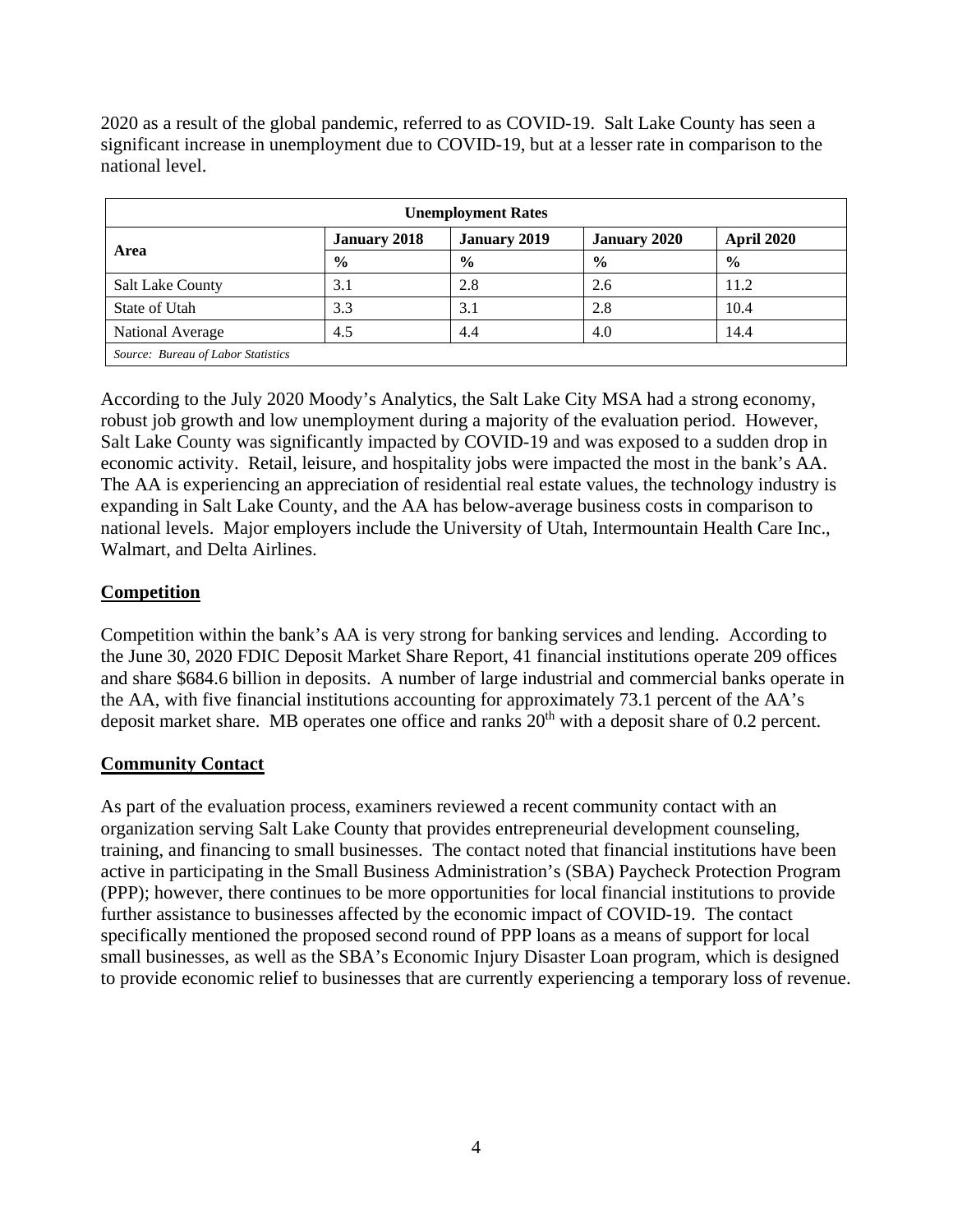### **Credit and Community Development Needs and Opportunities**

Considering information from the community contact, bank management, and demographic and economic data, examiners determined that the most significant CD needs in the AA are small business lending, affordable housing, and activities targeted to LMI individuals and families. MB's management also conducted a needs assessment survey of several key community service providers to identify the needs and opportunities that can be met through the bank's resources and expertise. The Plan identified challenges facing LMI populations and opportunities for bank activities, such as community services, affordable housing, economic development, and financial education.

# **SCOPE OF EVALUATION**

### <span id="page-6-0"></span>**General Information**

Examiners used Interagency Strategic Plan Examination Procedures to evaluate MB's CRA performance. As previously mentioned, the current evaluation covers Plan years 2018 and 2019, from April 1, 2018 to March 31, 2020, as part of the Plan approved for the period of April 1, 2015 to March 31, 2020. The Plan creates measurable goals for each one-year period for the following: new CD lending and investments, prior period investments plus current lending and investments, and CD service hours.

Plan year 2020, which covers the period from April 1, 2020 to March 31, 2021, was not reviewed as the Plan's full one-year period had not yet been completed at the start of the current evaluation.

### **Activities Reviewed**

The evaluation reflects MB's CRA performance from April 1 2018 through March 31, 2020. The following bank activities were reviewed under the three Plan years:

- CD loans:
- Qualified investments (including grants and donations); and
- CD services.

This evaluation was performed remotely due to safety measures taken in response to the COVID-19 pandemic. Examiners relied upon records provided by MB. Examiners evaluated MB's CRA performance with the consideration of the following factors:

- Current economic environment;
- Demographic characteristics of the bank's AA;
- CD needs and opportunities for lending, investments, and services;
- MB's products, services, market and business strategies; and
- MB's financial resources and constraints.

For purposes of evaluating the Plan's measurable goals, management provided data on CD loans, qualified investments, and CD services from April 1, 2018 through March 31, 2020.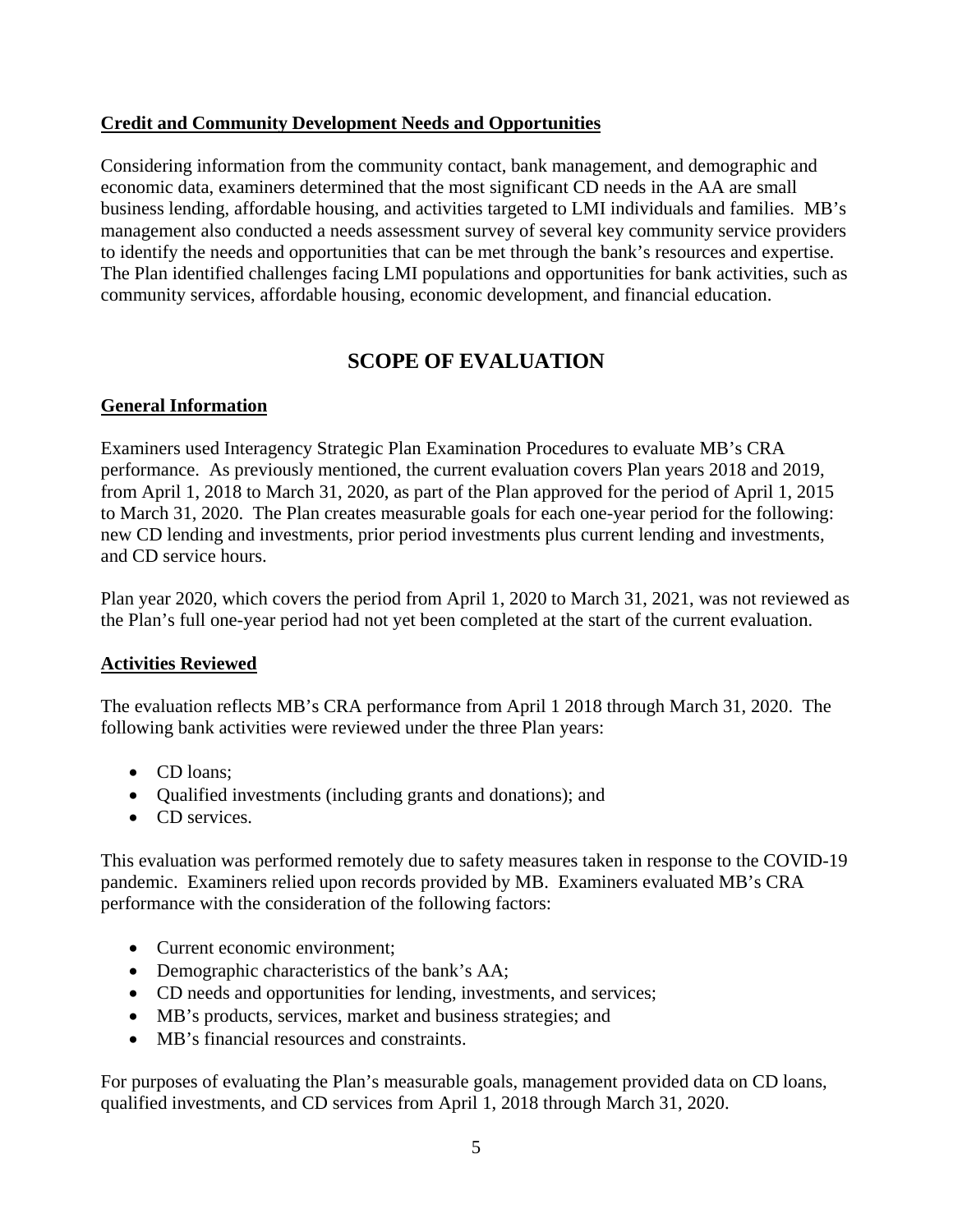# **CONCLUSIONS ON PERFORMANCE CRITERIA**

<span id="page-7-0"></span>MB's CRA performance reflects outstanding performance in helping to meet the credit needs in its AA in a manner consistent with the established goals in the Plan. The bank performance met the threshold for outstanding performance for all goals established. The following information summarizes the goals delineated in the Plan compared to the bank's actual performance from April 1, 2018 to March 31, 2020, for Plan years 2018 and 2019.

### **CD Loans and Investments, Grants and Donations**

The bank established two measureable goals for CD loans and qualified investments. The first measureable goal is for new CD loans and qualified investments divided by the average assets for the four quarters within the Plan year. The bank's average assets is calculated by using line 9 of Schedule RC-K (Quarterly Averages) in the Call Report for the bank's four quarters in that Plan year. MB met its goal for outstanding performance each year. The following tables shows MB's actual performance compared to each measurable goal.

| <b>New CD Loans and Investments, Grants and Donations</b> |                               |                           |                                    |                           |                           |  |
|-----------------------------------------------------------|-------------------------------|---------------------------|------------------------------------|---------------------------|---------------------------|--|
|                                                           | <b>Bank Established Goals</b> |                           | <b>Bank Performance</b>            |                           |                           |  |
| <b>Plan Year</b>                                          | <b>Satisfactory</b>           | <i><b>Outstanding</b></i> | <b>Investments</b><br>Total (000s) | *Average Assets<br>(000s) | <b>Actual Performance</b> |  |
| 2018                                                      | 0.40%                         | 0.60%                     | \$10,474                           | \$1,069,686               | 0.98%                     |  |
| 2019                                                      | 0.40%                         | 0.60%                     | \$7,111                            | \$1,141,353               | 0.62%                     |  |
| Source: MB Records, MB's Plan, and Call Reports.          |                               |                           |                                    |                           |                           |  |
| *Quarterly Average Assets RC-K for the current Plan year. |                               |                           |                                    |                           |                           |  |

In Plan year 2018, MB purchased an affordable housing bond totaling \$3.0 million. Furthermore, MB originated a \$1.0 million loan in Plan year 2018 and a \$2.0 million loan in Plan year 2019 to a nonprofit affordable housing organization serving the AA. In Plan year 2019, MB originated two loans totaling \$20,000 to a non-profit organization that creates affordable housing in the AA. MB also made 4 donations totaling \$14,000 in each Plan year to various organizations that provide essential goods and services to LMI individuals and families.

The second measurable goal is the total of all new loans and investments plus any prior period CD investments that are still outstanding at year-end for the Plan year. MB met its goal for outstanding performance each year. The following table shows MB's performance compared to each measurable goal.

| <b>New CD Lending and New/Prior Period Qualified Investments</b> |                     |                           |                                     |                            |                           |
|------------------------------------------------------------------|---------------------|---------------------------|-------------------------------------|----------------------------|---------------------------|
| <b>Bank Established Goals</b><br><b>Bank Performance</b>         |                     |                           |                                     |                            |                           |
| <b>Plan Year</b>                                                 | <b>Satisfactory</b> | <i><b>Outstanding</b></i> | <i>*Investments</i><br>Total (000s) | **Average Assets<br>(000s) | <b>Actual Performance</b> |
| 2018                                                             | 1.30%               | 1.75%                     | \$26,920                            | \$1,069,686                | 2.52%                     |
| 2019                                                             | 1.30%               | 1.75%                     | \$28,655                            | \$1,141,353                | 2.51%                     |
| Source: MB Records, MB's Plan, and Call Reports.                 |                     |                           |                                     |                            |                           |

*\*Includes prior period investments outstanding at year-end; \*\*Quarterly Average Assets RC-K for current year*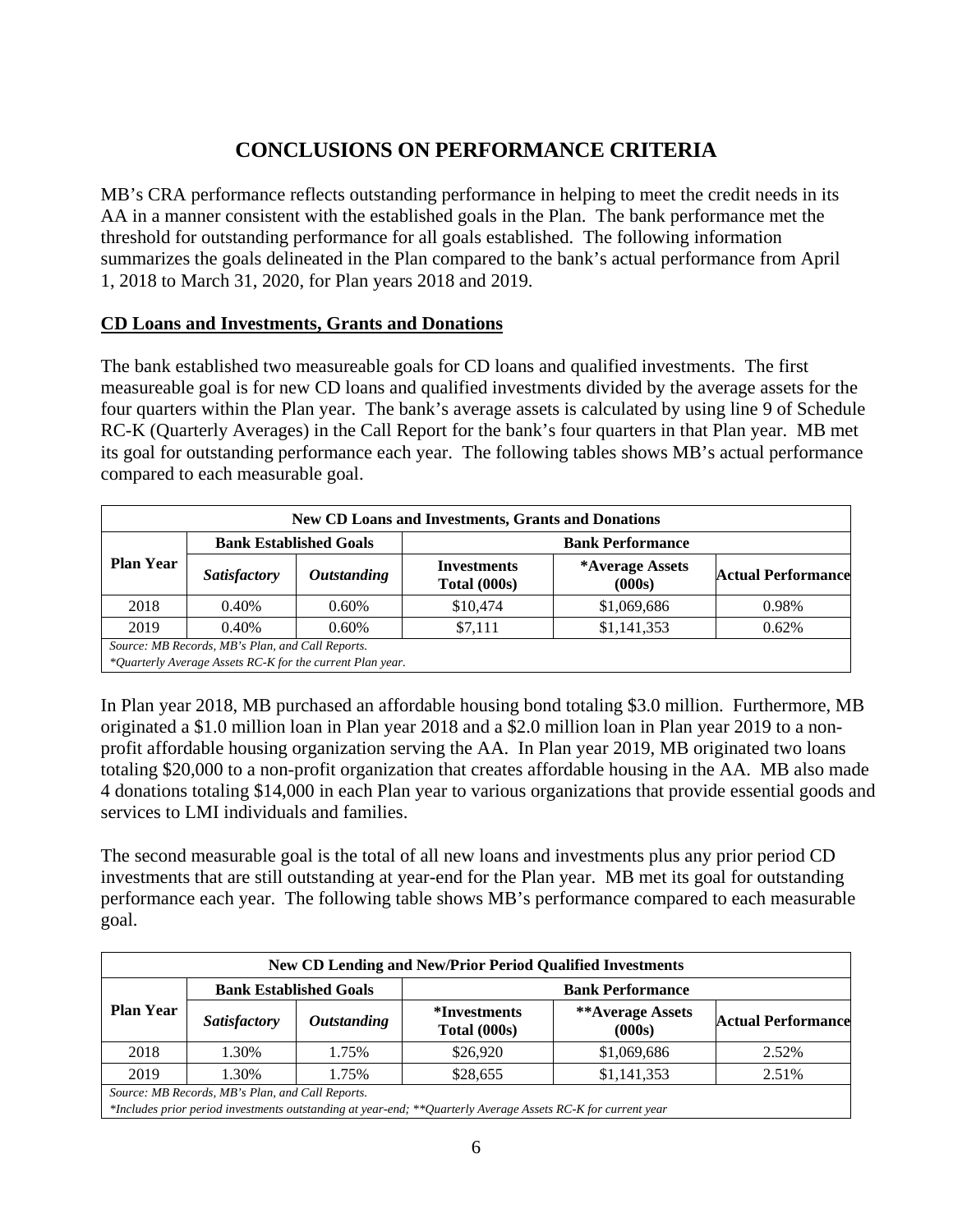Prior period investments include Utah Housing bonds that are secured by a majority of mortgages to LMI borrowers totaling \$9.2 million in Plan year 2018 and \$10.2 million in 2019.

### **CD Services**

MB established a goal of 176 CD service hours for satisfactory and 216 hours for outstanding performance. MB met its goal for outstanding performance during 2018 and 2019. The following table shows MB's actual performance compared to the goals established in the Plan.

| <b>CD Service Hours</b>           |                     |                               |                                |  |  |
|-----------------------------------|---------------------|-------------------------------|--------------------------------|--|--|
| <b>Plan Year</b>                  |                     | <b>Bank Established Goals</b> | <b>Bank Performance:</b>       |  |  |
|                                   | <b>Satisfactory</b> | <i><b>Outstanding</b></i>     | <b>Qualified Service Hours</b> |  |  |
| 2018                              | 176                 | 216                           | 490                            |  |  |
| 2019                              | 176                 | 216                           | 342                            |  |  |
| Source: MB Records and MB's Plan. |                     |                               |                                |  |  |

During Plan year 2018, service hours include 358 hours teaching financial education to LMI students in schools where the majority of students are eligible for free or reduced-priced lunch. During Plan year 2019, service hours include 205 hours for the same financial education program. Specifically, bank employees taught LMI students about earning, spending, and saving money, as well as how banks operate. A member of senior management served 16 hours in Plan year 2018 and 22 hours in Plan year 2019 on the Board of Directors and committees of an organization that provides affordable housing to LMI individuals and families in the AA.

## <span id="page-8-0"></span>**DISCRIMINATORY OR OTHER ILLEGAL CREDIT PRACTICES REVIEW**

No evidence of discriminatory or other illegal credit practices inconsistent with helping community credit needs was identified.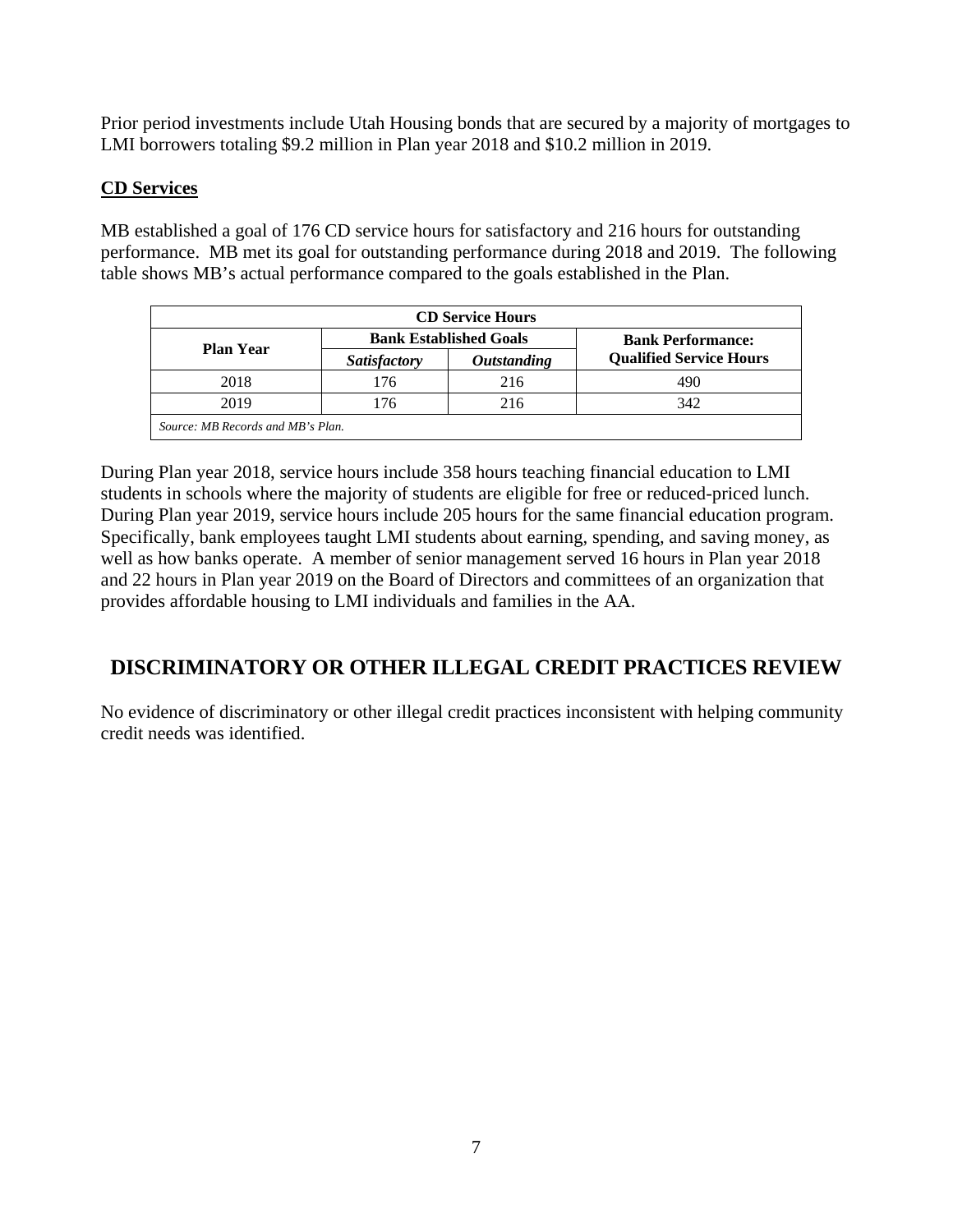## **GLOSSARY**

<span id="page-9-0"></span>**Aggregate Lending:** The number of loans originated and purchased by all reporting lenders in specified income categories as a percentage of the aggregate number of loans originated and purchased by all reporting lenders in the metropolitan area/assessment area.

**American Community Survey (ACS):** A nationwide United States Census survey that produces demographic, social, housing, and economic estimates in the form of five year estimates based on population thresholds.

**Area Median Income:** The median family income for the MSA, if a person or geography is located in an MSA; or the statewide nonmetropolitan median family income, if a person or geography is located outside an MSA*.*

**Assessment Area:** A geographic area delineated by the bank under the requirements of the Community Reinvestment Act.

**Census Tract:** A small, relatively permanent statistical subdivision of a county or equivalent entity. The primary purpose of census tracts is to provide a stable set of geographic units for the presentation of statistical data. Census tracts generally have a population size between 1,200 and 8,000 people, with an optimum size of 4,000 people. Census tract boundaries generally follow visible and identifiable features, but they may follow nonvisible legal boundaries in some instances. State and county boundaries always are census tract boundaries.

**Combined Statistical Area (CSA):** A combination of several adjacent metropolitan statistical areas or micropolitan statistical areas or a mix of the two, which are linked by economic ties.

**Community Development:** For loans, investments, and services to qualify as community development activities, their primary purpose must:

- (1) Support affordable housing for low- and moderate-income individuals;
- (2) Target community services toward low- and moderate-income individuals;
- (3) Promote economic development by financing small businesses or farms; or
- (4) Provide activities that revitalize or stabilize low- and moderate-income geographies, designated disaster areas, or distressed or underserved nonmetropolitan middle-income geographies.

**Community Development Corporation (CDC):** A CDC allows banks and holding companies to make equity type of investments in community development projects. Bank CDCs can develop innovative debt instruments or provide near-equity investments tailored to the development needs of the community. Bank CDCs are also tailored to their financial and marketing needs. A CDC may purchase, own, rehabilitate, construct, manage, and sell real property. Also, it may make equity or debt investments in development projects and in local businesses. The CDC activities are expected to directly benefit low- and moderate-income groups, and the investment dollars should not represent an undue risk on the banking organization.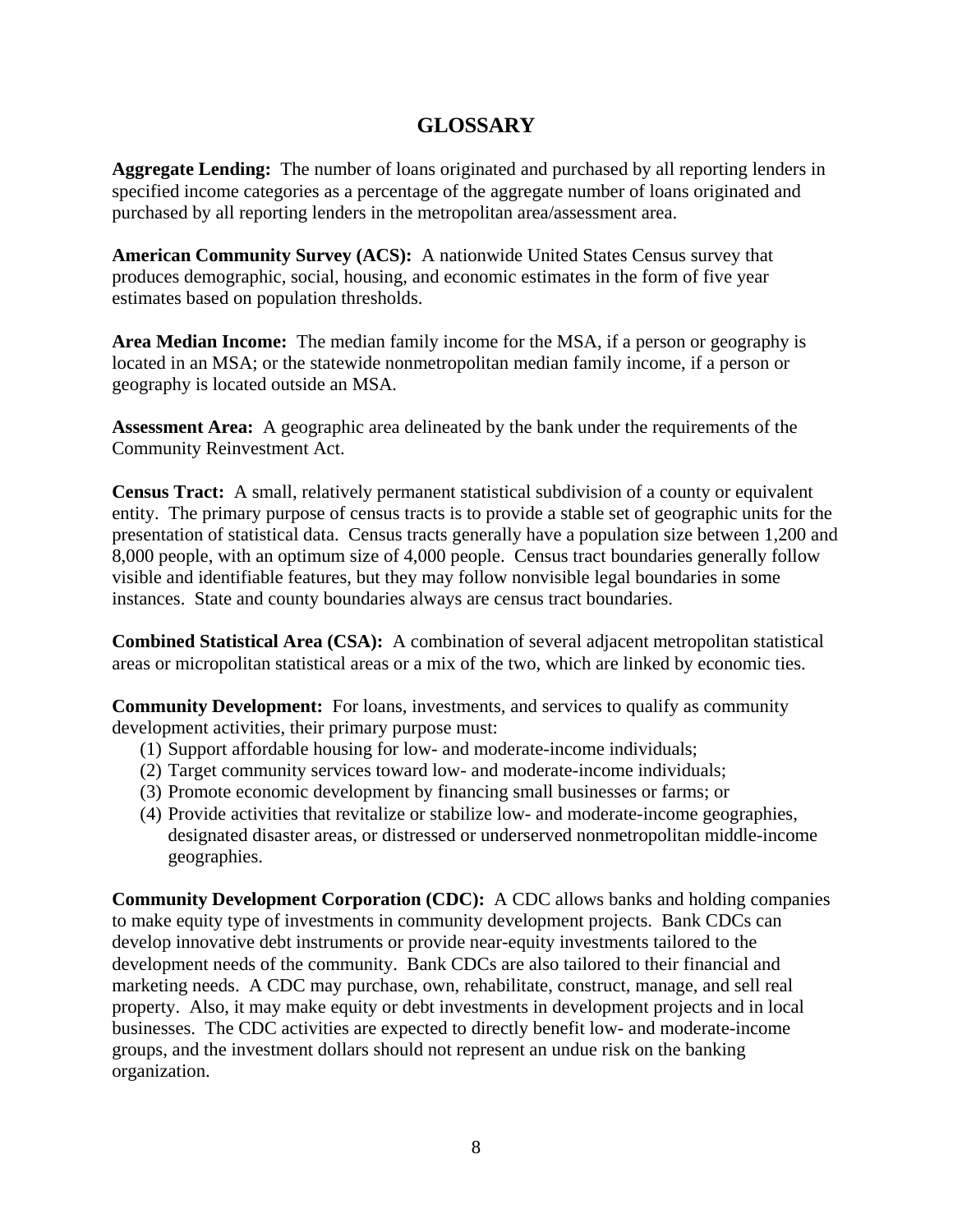**Community Development Financial Institutions (CDFIs):** CDFIs are private intermediaries (either for profit or nonprofit) with community development as their primary mission. A CDFI facilitates the flow of lending and investment capital into distressed communities and to individuals who have been unable to take advantage of the services offered by traditional financial institutions. Some basic types of CDFIs include community development banks, community development loan funds, community development credit unions, micro enterprise funds, and community development venture capital funds.

A certified CDFI must meet eligibility requirements. These requirements include the following:

- Having a primary mission of promoting community development;
- Serving an investment area or target population;
- Providing development services;
- Maintaining accountability to residents of its investment area or targeted population through representation on its governing board of directors, or by other means;
- Not constituting an agency or instrumentality of the United States, of any state or political subdivision of a state.

### **Community Development Loan:** A loan that:

- (1) Has as its primary purpose community development; and
- (2) Except in the case of a wholesale or limited purpose bank:
	- (i) Has not been reported or collected by the bank or an affiliate for consideration in the bank's assessment area as a home mortgage, small business, small farm, or consumer loan, unless it is a multifamily dwelling loan (as described in Appendix A to Part 203 of this title); and
	- (ii) Benefits the bank's assessment area(s) or a broader statewide or regional area including the bank's assessment area(s).

### **Community Development Service:** A service that:

- (1) Has as its primary purpose community development;
- (2) Is related to the provision of financial services; and
- (3) Has not been considered in the evaluation of the bank's retail banking services under §  $345.24(d)$ .

**Consumer Loan(s):** A loan(s) to one or more individuals for household, family, or other personal expenditures. A consumer loan does not include a home mortgage, small business, or small farm loan. This definition includes the following categories: motor vehicle loans, credit card loans, home equity loans, other secured consumer loans, and other unsecured consumer loans.

**Core Based Statistical Area (CBSA):** The county or counties or equivalent entities associated with at least one core (urbanized area or urban cluster) of at least 10,000 population, plus adjacent counties having a high degree of social and economic integration with the core as measured through commuting ties with the counties associated with the core. Metropolitan and Micropolitan Statistical Areas are the two categories of CBSAs.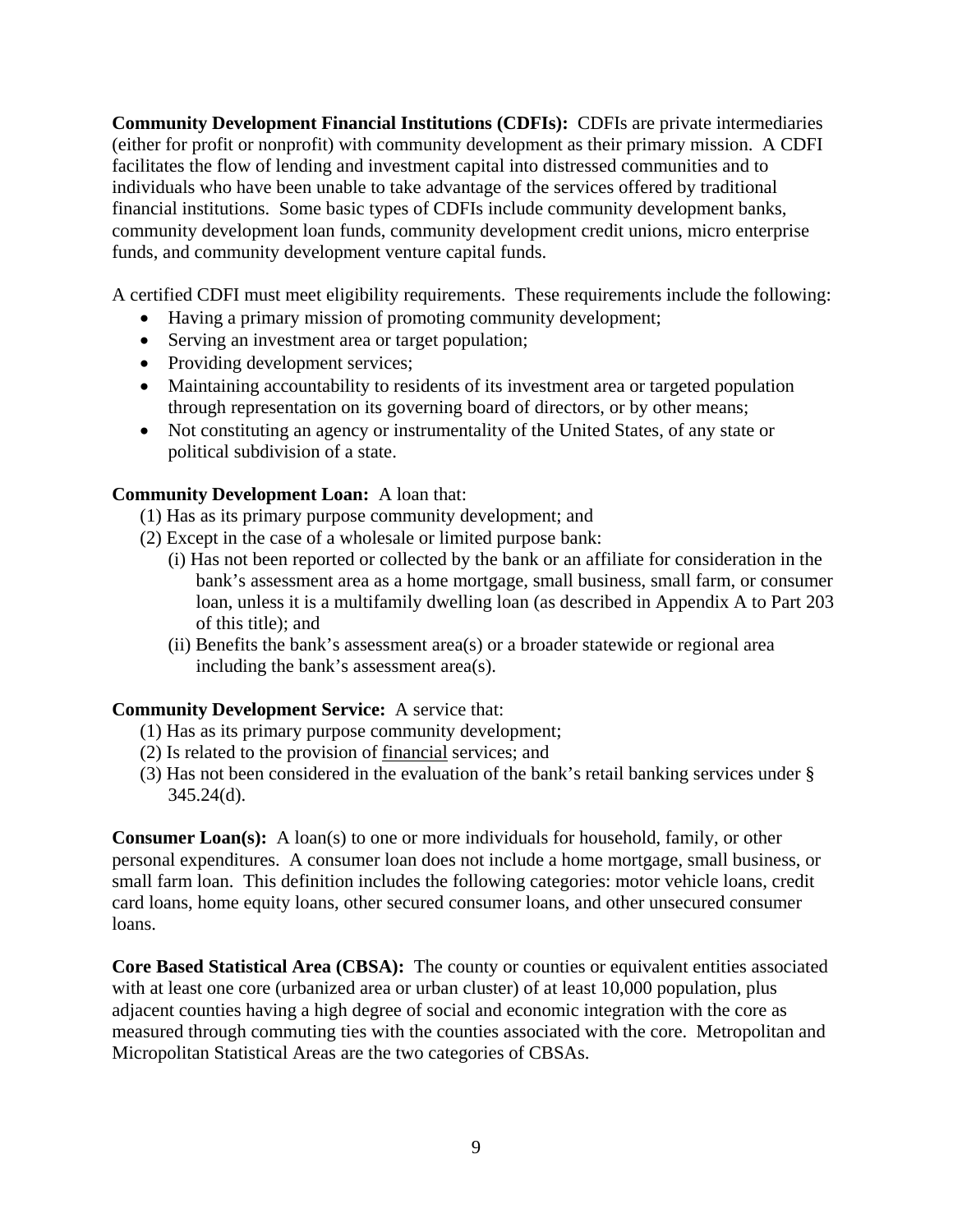**Distressed Middle-Income Nonmetropolitan Geographies**: A nonmetropolitan middleincome geography will be designated as distressed if it is in a county that meets one or more of the following triggers:

- (1) An unemployment rate of at least 1.5 times the national average;
- (2) A poverty rate of 20 percent or more; or
- (3) A population loss of 10 percent or more between the previous and most recent decennial census or a net migration loss of 5 percent or more over the 5-year period preceding the most recent census.

**Family:** Includes a householder and one or more other persons living in the same household who are related to the householder by birth, marriage, or adoption. The number of family households always equals the number of families; however, a family household may also include non-relatives living with the family. Families are classified by type as either a married-couple family or other family. Other family is further classified into "male householder" (a family with a male householder and no wife present) or "female householder" (a family with a female householder and no husband present).

**FFIEC-Estimated Income Data:** The Federal Financial Institutions Examination Council (FFIEC) issues annual estimates which update median family income from the metropolitan and nonmetropolitan areas. The FFIEC uses American Community Survey data and factors in information from other sources to arrive at an annual estimate that more closely reflects current economic conditions.

**Full-Scope Review:** A full-scope review is accomplished when examiners complete all applicable interagency examination procedures for an assessment area. Performance under applicable tests is analyzed considering performance context, quantitative factors (e.g., geographic distribution, borrower profile, and total number and dollar amount of investments), and qualitative factors (e.g., innovativeness, complexity, and responsiveness).

**Geography:** A census tract delineated by the United States Bureau of the Census in the most recent decennial census.

**Home Mortgage Disclosure Act (HMDA):** The statute that requires certain mortgage lenders that do business or have banking offices in a metropolitan statistical area to file annual summary reports of their mortgage lending activity. The reports include such data as the race, gender, and the income of applicants; the amount of loan requested; and the disposition of the application (approved, denied, and withdrawn).

**Home Mortgage Loans:** Includes closed-end mortgage loans or open-end line of credits as defined in the HMDA regulation that are not an excluded transaction per the HMDA regulation.

**Housing Unit:** Includes a house, an apartment, a mobile home, a group of rooms, or a single room that is occupied as separate living quarters.

**Limited-Scope Review:** A limited scope review is accomplished when examiners do not complete all applicable interagency examination procedures for an assessment area.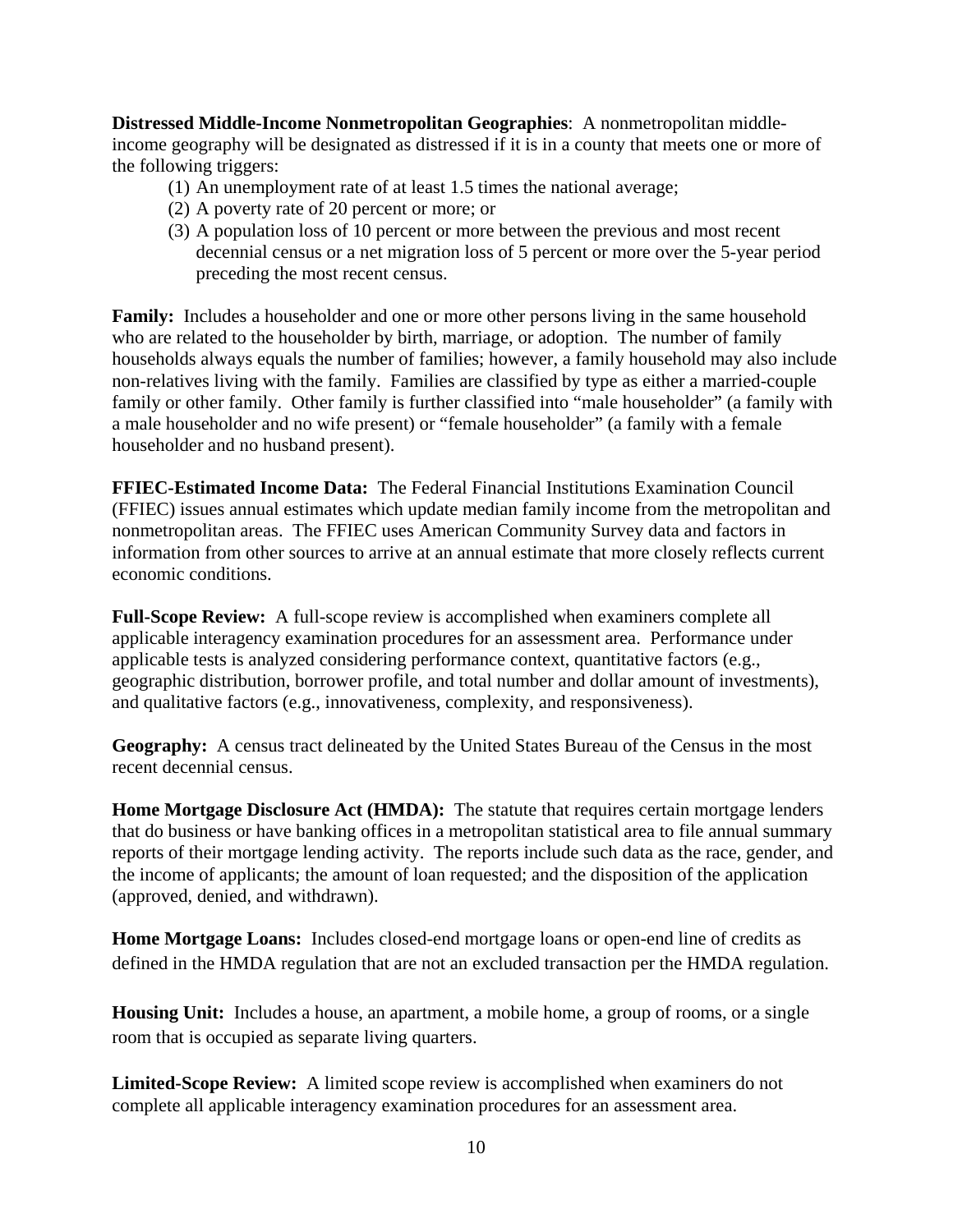Performance under applicable tests is often analyzed using only quantitative factors (e.g., geographic distribution, borrower profile, total number and dollar amount of investments, and branch distribution).

Low-Income: Individual income that is less than 50 percent of the area median income, or a median family income that is less than 50 percent in the case of a geography.

**Low Income Housing Tax Credit:** The Low-Income Housing Tax Credit Program is a housing program contained within the Internal Revenue Code of 1986, as amended. It is administered by the U.S. Department of the Treasury and the Internal Revenue Service. The U.S. Treasury Department distributes low-income housing tax credits to housing credit agencies through the Internal Revenue Service. The housing agencies allocate tax credits on a competitive basis.

Developers who acquire, rehabilitate, or construct low-income rental housing may keep their tax credits. Or, they may sell them to corporations or investor groups, who, as owners of these properties, will be able to reduce their own federal tax payments. The credit can be claimed annually for ten consecutive years. For a project to be eligible, the developer must set aside a specific percentage of units for occupancy by low-income residents. The set-aside requirement remains throughout the compliance period, usually 30 years.

**Market Share:** The number of loans originated and purchased by the institution as a percentage of the aggregate number of loans originated and purchased by all reporting lenders in the metropolitan area/assessment area.

**Median Income:** The median income divides the income distribution into two equal parts, one having incomes above the median and other having incomes below the median.

**Metropolitan Division (MD):** A county or group of counties within a CBSA that contain(s) an urbanized area with a population of at least 2.5 million. A MD is one or more main/secondary counties representing an employment center or centers, plus adjacent counties associated with the main/secondary county or counties through commuting ties.

**Metropolitan Statistical Area (MSA):** CBSA associated with at least one urbanized area having a population of at least 50,000. The MSA comprises the central county or counties or equivalent entities containing the core, plus adjacent outlying counties having a high degree of social and economic integration with the central county or counties as measured through commuting.

**Micropolitan Statistical Area:** CBSA associated with at least one urbanized area having a population of at least 10,000, but less than 50,000.

**Middle-Income:** Individual income that is at least 80 percent and less than 120 percent of the area median income, or a median family income that is at least 80 and less than 120 percent in the case of a geography.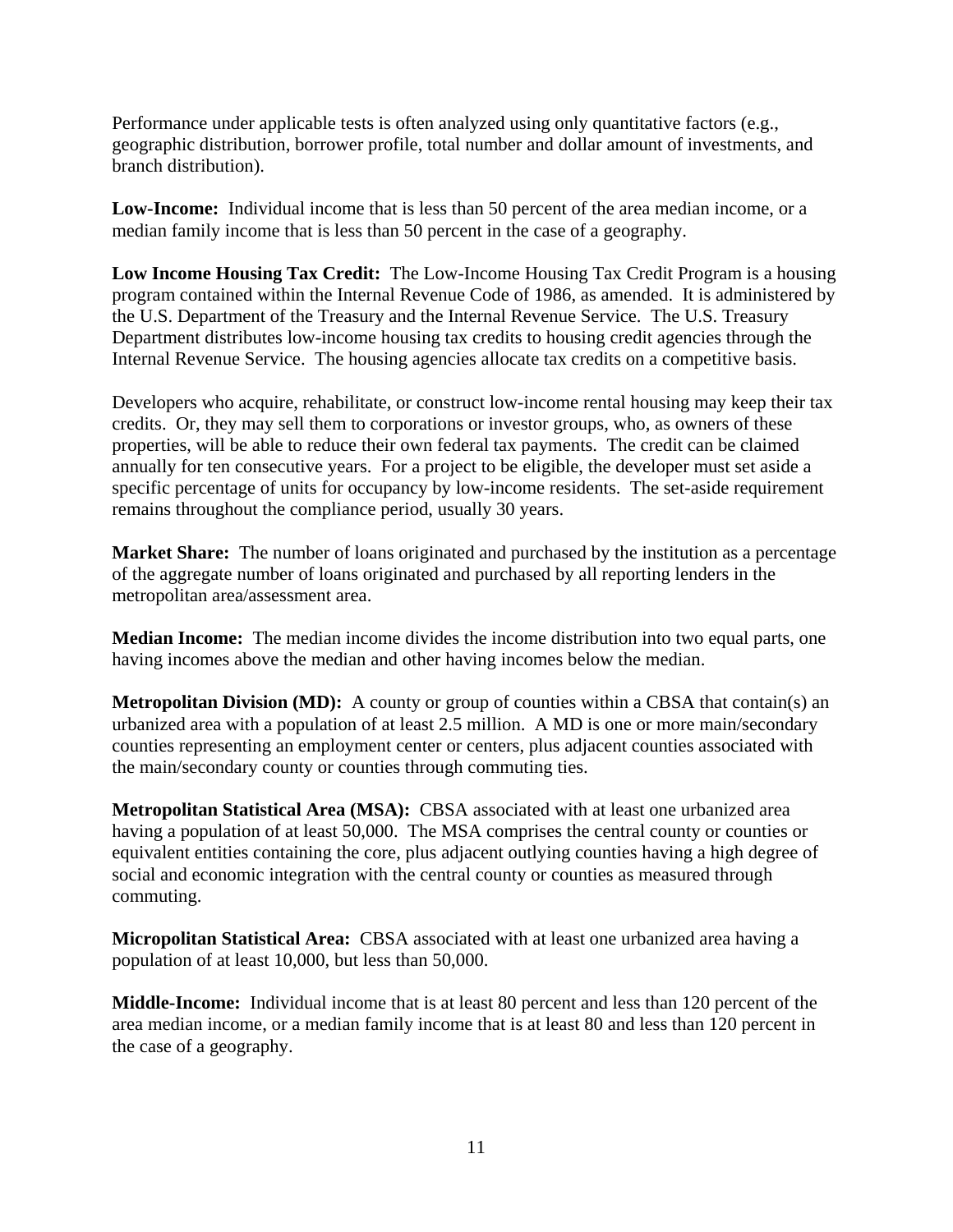**Moderate-Income:** Individual income that is at least 50 percent and less than 80 percent of the area median income, or a median family income that is at least 50 and less than 80 percent in the case of a geography.

**Multi-family:** Refers to a residential structure that contains five or more units.

**Nonmetropolitan Area (**also known as **non-MSA):** All areas outside of metropolitan areas. The definition of nonmetropolitan area is not consistent with the definition of rural areas. Urban and rural classifications cut across the other hierarchies. For example, there is generally urban and rural territory within metropolitan and nonmetropolitan areas.

**Owner-Occupied Units:** Includes units occupied by the owner or co-owner, even if the unit has not been fully paid for or is mortgaged.

**Qualified Investment:** A lawful investment, deposit, membership share, or grant that has as its primary purpose community development.

**Rated Area:** A rated area is a state or multistate metropolitan area. For an institution with domestic branches in only one state, the institution's CRA rating would be the state rating. If an institution maintains domestic branches in more than one state, the institution will receive a rating for each state in which those branches are located. If an institution maintains domestic branches in two or more states within a multistate metropolitan area, the institution will receive a rating for the multistate metropolitan area.

**Rural Area:** Territories, populations, and housing units that are not classified as urban.

**Small Business Investment Company (SBIC):** SBICs are privately-owned investment companies which are licensed and regulated by the Small Business Administration (SBA). SBICs provide long-term loans and/or venture capital to small firms. Because money for venture or risk investments is difficult for small firms to obtain, SBA provides assistance to SBICs to stimulate and supplement the flow of private equity and long-term loan funds to small companies. Venture capitalists participate in the SBIC program to supplement their own private capital with funds borrowed at favorable rates through SBA's guarantee of SBIC debentures. These SBIC debentures are then sold to private investors. An SBIC's success is linked to the growth and profitability of the companies that it finances. Therefore, some SBICs primarily assist businesses with significant growth potential, such as new firms in innovative industries. SBICs finance small firms by providing straight loans and/or equity-type investments. This kind of financing gives them partial ownership of those businesses and the possibility of sharing in the companies' profits as they grow and prosper.

**Small Business Loan:** A loan included in "loans to small businesses" as defined in the Consolidated Report of Condition and Income (Call Report). These loans have original amounts of \$1 million or less and are either secured by nonfarm nonresidential properties or are classified as commercial and industrial loans.